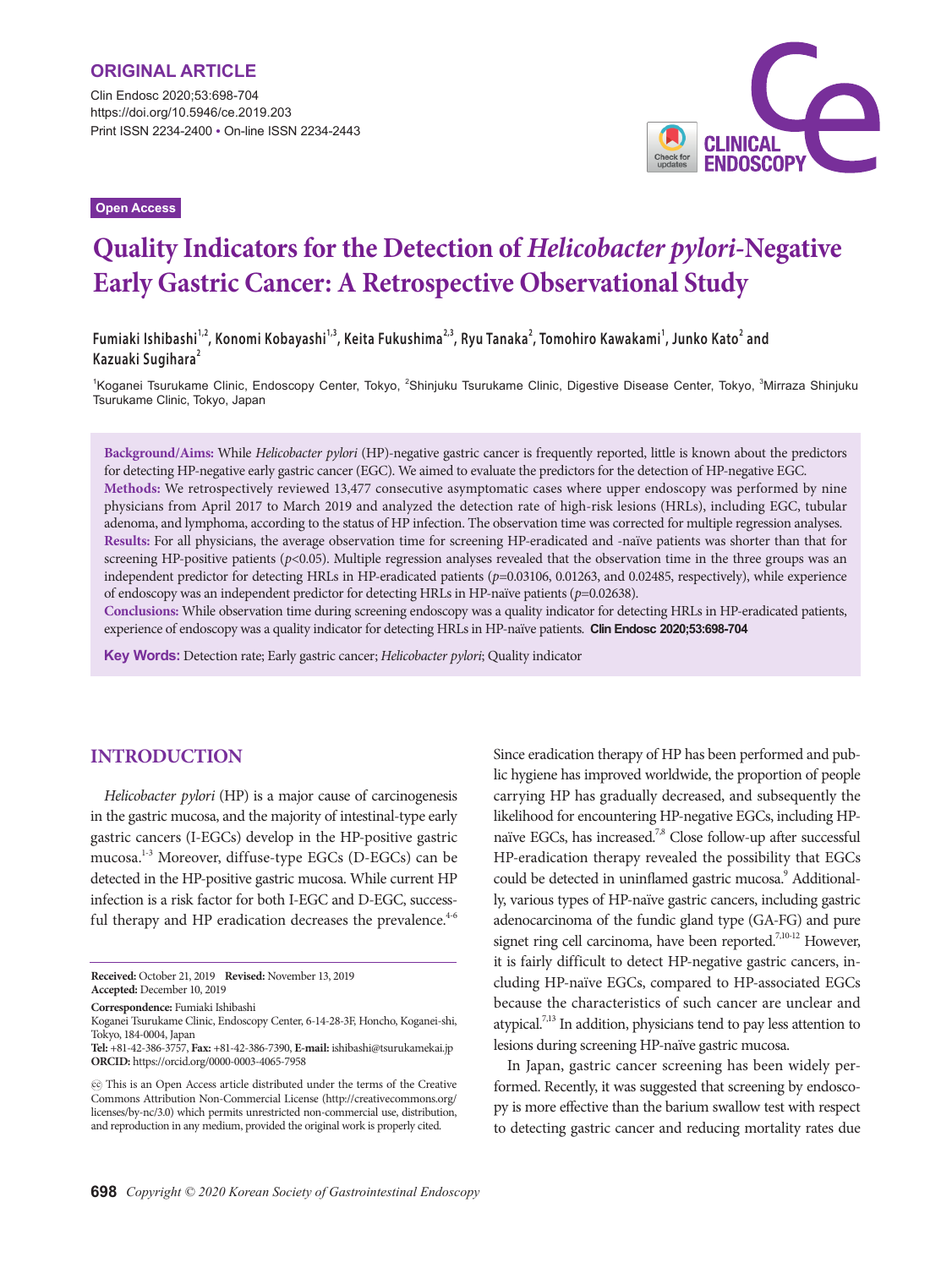to gastric cancers.<sup>14-16</sup> Based on this evidence, screening by endoscopy has been willingly chosen for the municipality based civilian medical checkup. In addition, a number of private companies promote the medical checkup of their employees, including an examination by upper endoscopy. Consequently, endoscopy centers for gastric cancer screening are required to perform a number of endoscopic examinations a day in a relatively short time; thus, missing EGC generated in HP-eradicated or -naïve mucosa is considered likely. Moreover, the examination time of an upper endoscopy was reported to be a quality indicator for upper endoscopy.<sup>17-19</sup> However, it is unknown whether the shortness of the examination time influences the detection rate of EGCs, especially in the HP-negative stomach. Furthermore, the detection rate of EGCs depends on the frequency of biopsy and the physician's experience of endoscopy.<sup>20</sup> In this study, we aimed to find quality indicators for detecting EGCs generated in the HP-negative stomach.

# **MATERIALS AND METHODS**

#### **Subjects**

A total of 13,536 cases where upper endoscopy was performed from April 2017 to March 2019 were found in the endoscopic registry of Koganei Tsurukame Clinic; the data for these cases were retrospectively reviewed. All examinations were performed as part of the medical checkup and the subjects did not show any symptoms. In total, 35 patients who underwent surgical resection of the stomach and 24 patients who had food debris in their stomach were excluded. Conse-

#### **Table 1.** Physician and Patient Characteristics

quently, 13,477 cases where upper endoscopy was performed were analyzed in this study.

#### **Endoscopic procedures**

All physicians were trained based on the program of the Japan Gastroenterological Endoscopy Society. The method of observation of the stomach was fixed in a unified manner: The mucus of the whole stomach was carefully removed with a cleaning solution, including mucolytic agents (Dimethicone), following which, each part of the stomach from the cardia to the pylorus was observed. All physicians were obliged to take at least 40 pictures of each location of the stomach. A specialist of endoscopy was defined as a board-certified member of the Japan Gastroenterological Endoscopy Society. The experience of endoscopy was defined as the elapsed year after starting training based on the Japan Gastroenterological Endoscopy Society.

### **Data collection**

Detailed information of each case, including the physician who performed the examination, use of sedative agents (including propofol, midazolam, and pethidine hydrochloride), observation time, biopsy taken during the examination, and the extent of atrophic gastritis, was taken. The observation times of the stomach were retrospectively calculated as the difference between the time that the first and last pictures were taken. If a biopsy was taken, this time during the procedure was excluded. The results of the biopsy were referred to in corresponding patients' medical records. Detected lesions, including EGCs, neuroendocrine tumors, lymphomas, other

|                | Physician characteristics |                                           |                | <b>Patient characteristics</b> |                                        |      |            |                        |                                                                                |
|----------------|---------------------------|-------------------------------------------|----------------|--------------------------------|----------------------------------------|------|------------|------------------------|--------------------------------------------------------------------------------|
| Physician      | <b>Sex</b>                | <b>Experience</b><br>of endoscopy<br>(yr) | Certified      | Number of<br>case (total)      | <b>Number</b><br>of cases<br>(per day) | Age  | Sex (M: F) | <b>Sedative</b><br>(%) | Status of Helicobacter pylori<br>infection (positive/<br>eradicated/naïve) (%) |
| $\overline{A}$ | M                         | 8                                         | <b>Yes</b>     | 2,387                          | 25.8                                   | 48   | 1.28:1     | 62.3                   | 71/402/1,914 (3.0/16.8/80.2)                                                   |
| B              | M                         | 6                                         | No             | 2,069                          | 22.2                                   | 46.2 | 1.16:1     | 60.1                   | 66/343/1,660 (3.2/16.6/80.2)                                                   |
| C              | M                         | 12                                        | Yes            | 611                            | 23.2                                   | 47.4 | 1.3:1      | 67.3                   | 21/91/499 (3.4/14.9/81.7)                                                      |
| D              | F                         | 9                                         | Yes            | 2,049                          | 20.8                                   | 47.1 | 1.22:1     | 59.9                   | 73/263/1,712 (3.6/12.8/83.6)                                                   |
| E              | F                         | 5                                         | No             | 2,091                          | 23.4                                   | 48.6 | 1.21:1     | 63.4                   | 69/309/1,713 (3.3/14.8/81.9)                                                   |
| $\mathbf{F}$   | M                         | 8                                         | Yes            | 635                            | 26.6                                   | 46.3 | 1.24:1     | 62.2                   | 20/136/479 (3.2/21.4/75.4)                                                     |
| G              | F                         | 8                                         | Yes            | 603                            | 23.8                                   | 46.2 | 1.32:1     | 65.2                   | 17/135/451 (2.8/22.5/74.7)                                                     |
| H              | M                         | $\overline{4}$                            | N <sub>0</sub> | 681                            | 24.8                                   | 47.8 | 1.36:1     | 64.8                   | 20/151/510 (3.0/22.1/74.9)                                                     |
| T              | M                         | 14                                        | Yes            | 2,351                          | 25.4                                   | 47.2 | 1.09:1     | 59.2                   | 70/479/1,802 (3.0/20.4/76.6)                                                   |
| Total          |                           |                                           |                | 13,477                         |                                        |      |            |                        | 427/2,309/10,740                                                               |
| Average        |                           |                                           |                |                                | 24                                     | 47.2 | 1.24:1     | 62.7                   | (3.2/17.1/79.7)                                                                |

Certified: board-certified member of Japan Gastroenterological Endoscopy Society; Sedative: ratio of using sedative agents.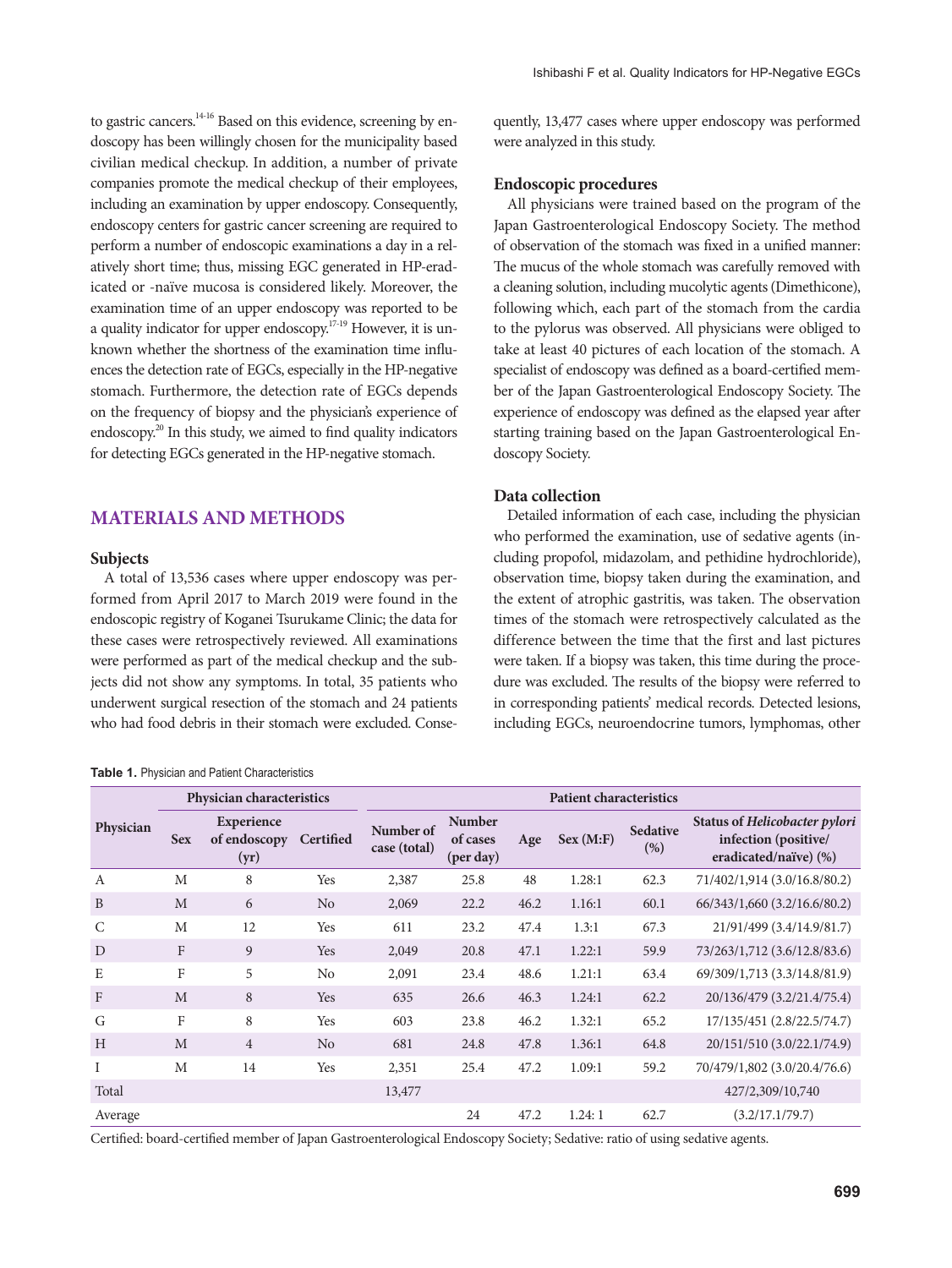types of gastric cancer, and intestinal adenomas, were defined as high-risk lesions (HRLs).

### **Status of HP infection**

The status of HP infection was tested by serum anti-HP IgG antibody level, fecal HP antigen, urea breath test, and direct observation of biopsy sample. A serum anti-HP IgG antibody level <3 mL/IU was regarded as negative for infection, whereas positive for HP infection was judged based on the positive results of at least two distinct tests. All patients were questioned for their past HP eradication therapy. In addition, the degree of atrophy of the stomach was verified in order to validate whether the individual's answer for their experience of HP eradication was consistent with the change in the gastric mucosa. The extent of atrophic gastritis was described according to the Kimura-Takemoto classification.<sup>21</sup> The study protocol was approved by the Ethics Committee of the Tsurukame Clinic (Approval number: 1801).

### **Statistical analyses**

All statistical analyses were performed with R  $3.3.3.^{22}$  A one-way ANOVA was performed to compare data averages between two independent groups, and the results were expressed in terms of mean±standard error. Regression analyses were performed for explanatory variables with significant differences, and *p*-values were evaluated. Pearson's correlation analyses were performed for two distinct objective variables, and the results were described as correlation coefficient (r) and *p*-value. *P*-values less than 0.05 were regarded as statistically significant. A multiple linear regression model with two distinct explanatory variables was used to establish the predic-

#### **Table 2.** Examination Summary

tion model of the detection rate of HRL.

## **RESULTS**

#### **Physician and patient characteristics**

A total of 13,477 cases of upper endoscopy, including examinations for both outpatients and medical checkup, were performed by nine physicians. The characteristics of the patients, as well as the physicians who performed the endoscopies are shown in Table 1. The mean number of cases that physicians performed a day was 24.0. The patients' mean age was 47.2 years old, and the ratio of male to female was 1.24:1. On the basis of the existence of atrophic gastritis and examinations for determining HP infection, the status of HP infection was current among 427 cases (3.2%), past infection among 2,309 cases (17.1%), and uninfected among 10,740 cases (79.7%). There were no significant differences in patient background among the examining physicians. Notably, there were no significant differences in baseline characteristics for each group; HP-positive, -eradicated, and -naïve.

## **Observation time for stomach screening was shorter in the HP-eradicated and -naïve patients compared to the HP-positive patients**

To address whether the observation time varies according to the status of HP infection, we compared the observation time of the HP-positive and -negative patients for all physicians. We found that the observation time in the HP-eradicated and -naïve patients was significantly shorter for all physicians (*p*<0.05, one-way ANOVA) (Table 2).

|               |              |       | Time (sec)                        |                           | Biopsy (%) | <b>HRL</b>   |           |                         |                       |
|---------------|--------------|-------|-----------------------------------|---------------------------|------------|--------------|-----------|-------------------------|-----------------------|
| Physician     | <b>Total</b> | $HP+$ | $HP-$<br>eradicated <sup>a)</sup> | $HP$ -naïve <sup>a)</sup> |            | Total (%)    | $HP+$ (%) | $HP-$<br>eradicated (%) | $HP-$<br>naïve $(\%)$ |
| $\mathbf{A}$  | 252.9        | 293.4 | 238.9                             | 225.8                     | 25.3       | 8(0.34)      | 2(2.82)   | 3(0.75)                 | 3(0.16)               |
| $\mathbf{B}$  | 236.7        | 275.2 | 234.5                             | 221.2                     | 15         | 7(0.34)      | 3(4.55)   | 3(0.87)                 | 1(0.06)               |
| $\mathcal{C}$ | 211.4        | 257.2 | 198                               | 183.2                     | 23.7       | 3(0.49)      | 0(0)      | 1(1.1)                  | 2(0.4)                |
| D             | 209.9        | 253   | 198.6                             | 185.4                     | 7.1        | 7(0.34)      | 2(2.74)   | 3(1.14)                 | 2(0.12)               |
| E             | 206.9        | 270   | 195.3                             | 182.1                     | 9.2        | 6(0.29)      | 2(2.9)    | 2(0.65)                 | 2(0.12)               |
| $\mathbf{F}$  | 204.1        | 257.8 | 184.2                             | 170.3                     | 25.3       | 1(0.16)      | 0(0)      | 1(0.74)                 | 0(0)                  |
| G             | 193.8        | 231.7 | 175.4                             | 166.2                     | 24.9       | 1(0.17)      | 1(5.88)   | 0(0)                    | 0(0)                  |
| H             | 191.3        | 245   | 173.6                             | 164.5                     | 30.1       | $\mathbf{0}$ | 0(0)      | 0(0)                    | 0(0)                  |
| I             | 184.1        | 239.8 | 170.1                             | 162.8                     | 55.3       | 4(0.17)      | 2(2.86)   | 2(0.42)                 | 0(0)                  |
| Total/Average | 210.1        | 257   | 196.5                             | 184.6                     | 24         | 37(0.27)     | 12(2.41)  | 15(0.63)                | 10(0.095)             |

HP, *Helicobacter pylori*; HP+, *Helicobacter pylori*-positive; HRL, high-risk lesion.

<sup>a)</sup> $P$ <0.05, compared to time of HP+ (one-way ANOVA).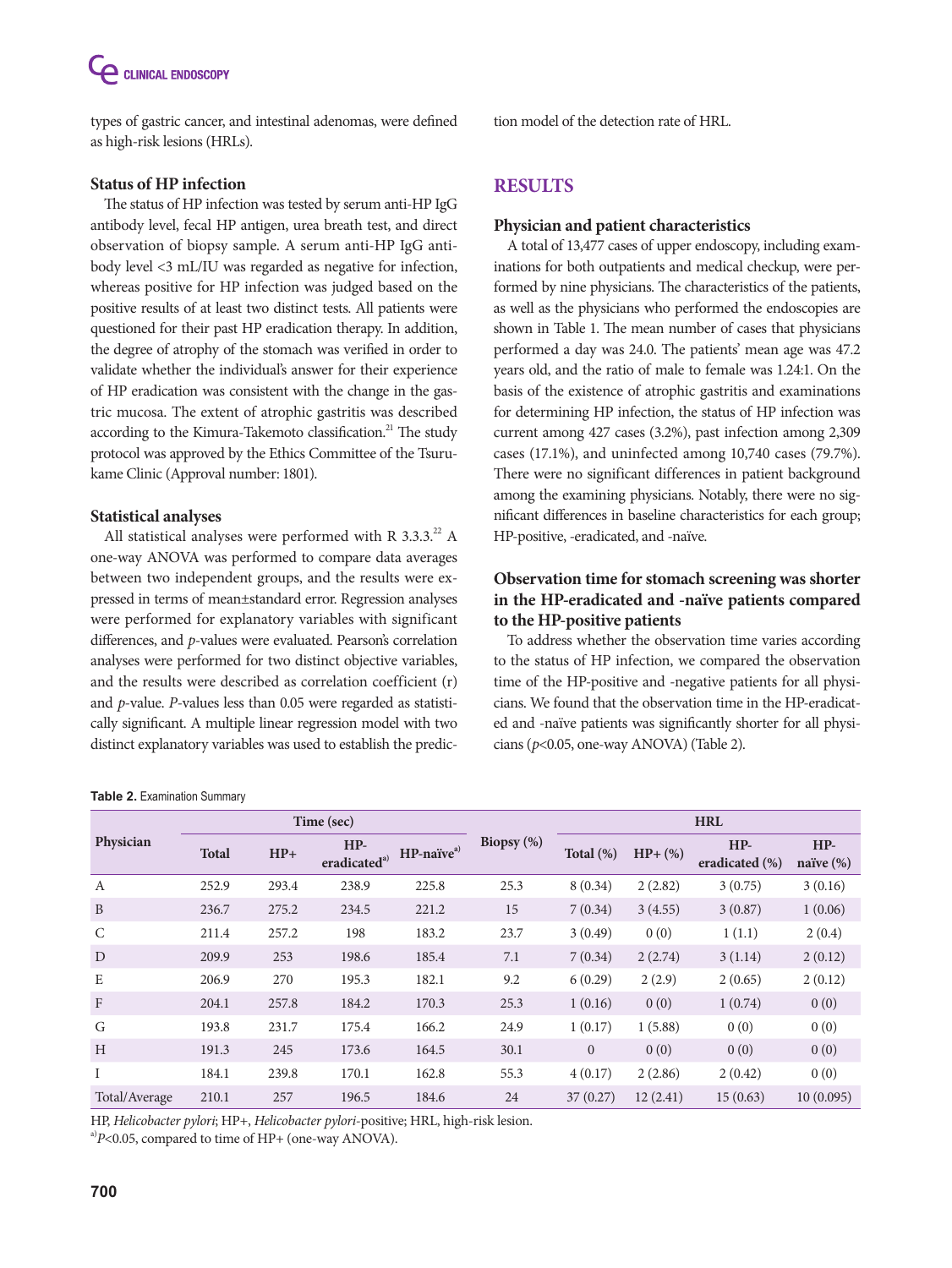### **Observation time and experience of endoscopy correlate with the detection rate of high-risk lesions in HP-eradicated and -naïve patients**

We explored the relationship between various physician factors and the detection rate of HRLs found in our registry. Among the 13,477 cases of our registry, 23 cases of HRLs, including EGCs, were found (Table 2). The detection rate of HRLs in the HP-positive patients was 2.41% (12 cases; 3 cases of D-EGC, 6 cases of I-EGC, and 3 cases of intestinal adenoma). In contrast, the detection rate of HRLs in the HP-eradicated and -naïve patients was much lower at 0.63% (14 cases; 3 cases of D-EGC, 7 cases of I-EGC, and 4 cases of intestinal adenoma) and 0.095%, respectively (10 cases; 3 cases of GA-FG, 1 case of raspberry like tumor, 1 case of neuroendocrine tumor, 2 cases of mucosa-associated lymphoid tissue lymphoma, 2 cases of D-EGC, and 1 case of gastric-type I-EGC) compared to HP-positive patients. There was no significant difference in the pathological characteristics of the cancers in

the three groups. Correlation analysis revealed that experience of endoscopy correlated with the detection rate of HRLs in the HP-naïve patients (r=0.7273; Table 3). The observation time in the HP-positive, -eradicated, and -naïve patients only correlated with the detection rate of HP-eradicated HRLs (r=0.713, 0.7827, and 0.7323, respectively). These results suggest that observation time and experience of endoscopy are quality indicators for the detection of HRLs in HP-eradicated and -naïve patients.

### **Observation time and experience of endoscopy are quality indicators for detecting high-risk lesions in HP-negative patients**

To confirm the possibility that observation time and experience of endoscopy are predictors for the detection rate of HRLs in HP-eradicated and -naïve patients, we employed regression analysis for each explanatory variable (Table 4). Single regression analysis revealed that observation time

**Table 3.** Results of Correlation Analysis between Explanatory Variables and the High-Risk Lesion Detection Rate

|                                  | Detection rate of HRL |             |               |           |
|----------------------------------|-----------------------|-------------|---------------|-----------|
|                                  | <b>Total</b>          | HP-positive | HP-eradicated | HP-naïve  |
| <b>Sex</b>                       | 0.04798               | 0.5648      | $-0.06976$    | $-0.1026$ |
| Experience of endoscopy          | 0.6371                | $-0.06509$  | 0.5587        | 0.7273    |
| Certified                        | $-0.05964$            | 0.08052     | $-0.05516$    | $-0.1207$ |
| Use of sedative agents           | 0.02868               | $-0.1991$   | $-0.1385$     | 0.2746    |
| Number of case (a day)           | $-0.5406$             | $-0.4135$   | $-0.4362$     | $-0.4651$ |
| Observation time (HP-positive)   | 0.6586                | 0.05001     | 0.713         | 0.5014    |
| Observation time (HP-eradicated) | 0.816                 | 0.3137      | 0.7827        | 0.5965    |
| Observation time (HP-naïve)      | 0.7796                | 0.3476      | 0.7323        | 0.5561    |
| Frequency of biopsy              | $-0.2999$             | $-0.0918$   | $-0.3101$     | $-0.2971$ |

The number indicates the r-value.

HP, *Helicobacter pylori*; HRL, high-risk lesion.

**Table 4.** Results of Regression Analysis for Determining the Factors for Predicting the High-Risk Lesion Detection Rate

|                                               | Detection rate of HRL |                    |                      |                |  |
|-----------------------------------------------|-----------------------|--------------------|----------------------|----------------|--|
|                                               | <b>Total</b>          | HP-positive        | <b>HP-eradicated</b> | HP-naïve       |  |
| Experience of endoscopy                       | $0.7285/-0.1219$      | $0.8678/-0.138$    | 0.1179/0.2138        | 0.02638/0.4617 |  |
| Observation time (HP-positive)                | 0.05372/0.3529        | $0.8983/-0.14$     | 0.03106/0.4382       | 0.1691/0.1445  |  |
| Observation time (HP-eradicated)              | 0.007306/0.6182       | $0.4111/-0.3041$   | 0.01263/0.5574       | 0.08995/0.2638 |  |
| Observation time (HP-naïve)                   | 0.01324/0.5517        | $0.3594/-0.004792$ | 0.02485/0.4701       | 0.12/0.2106    |  |
| Experience + observation time (HP-positive)   | 0.01762/0.653         | $0.9769/-0.323$    | 0.02057/0.6347       | 0.02853/0.5926 |  |
| Experience + observation time (HP-eradicated) | 0.0004782/0.8957      | 0.01395/0.679      | 0.008093/0.7323      | 0.01395/0.679  |  |
| Experience + observation time (HP-naïve)      | 0.000583/0.8886       | $0.655/-0.158$     | 0.01242/0.6913       | 0.01396/0.6789 |  |

The number indicates *p*-value/adjusted r-squared.

HP, *Helicobacter pylori*; HRL, high-risk lesion.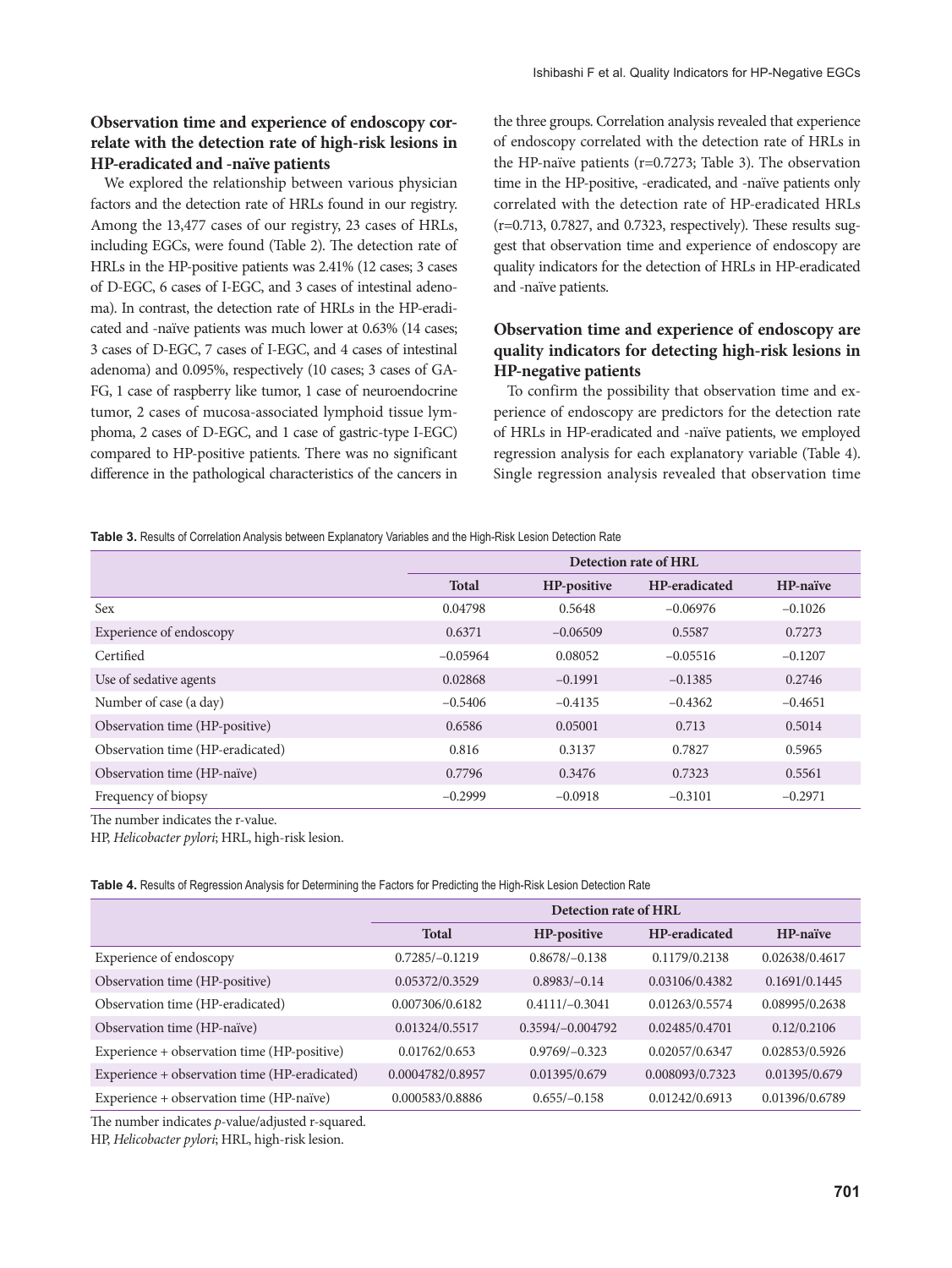during screening HP-positive, -eradicated, and -naïve stomach was an independent predictors for detecting HRLs in the HP -eradicated patients (*p*=0.03106, 0.01263, and 0.02485, respectively). In addition, experience of endoscopy was an independent predictor for detecting HRLs in the HP-naïve patients (*p*=0.02638). Subsequently, we employed the same dataset for the multiple regression analysis to estimate the most efficient combinations of explanatory variables. As a result, the combination of observation time and experience of endoscopy improved the prediction of HRLs in HP-naïve patients (Table 4). By using the equation on the basis of the result of Table 4, we estimated the detection rate of HRLs according to experience of endoscopy and observation time in the HP-naïve stomach (Table 5). This result suggested that less-experienced physicians could improve their detection rate of HRLs by taking sufficient time for screening. Furthermore, we validated this established model through the observed-predicted plot, and subsequently proved that the actual detection rates of HP-negative HRLs by physicians were well predicted (Fig. 1).

# **DISCUSSION**

In contrast to the knowledge of the quality indicators for colonoscopy, little is known about the quality indicators for detecting EGCs. $^{23}$  A few studies have revealed that several factors, including observation time and frequency of biopsy, are quality indicators for detecting EGCs. In this study, we aimed to validate previously reported quality indicators for detecting

**Table 5.** Estimated Detection Rate of High-Risk Lesions in *Helicobacter pylori*-Naïve Patients by Using the Established Model

| <b>Experience of</b><br>endoscopy (yr) | <b>Observation time</b><br>(HP-naïve) | <b>Estimated detection</b><br>rate of HRLs<br>$(HP-naive)$ $(\%)$ |
|----------------------------------------|---------------------------------------|-------------------------------------------------------------------|
| $\overline{4}$                         | 180                                   | $-0.04363$                                                        |
| $\overline{4}$                         | 210                                   | 0.04097                                                           |
| $\overline{4}$                         | 240                                   | 0.12557                                                           |
| 6                                      | 180                                   | 0.039712                                                          |
| 6                                      | 210                                   | 0.124312                                                          |
| 6                                      | 240                                   | 0.208912                                                          |
| 8                                      | 180                                   | 0.123054                                                          |
| 8                                      | 210                                   | 0.207654                                                          |
| 8                                      | 240                                   | 0.292254                                                          |
| 10                                     | 180                                   | 0.206396                                                          |
| 10                                     | 210                                   | 0.290996                                                          |
| 10                                     | 240                                   | 0.375596                                                          |

HP, *Helicobacter pylori*; HRLs, high-risk lesions.

HRLs, including EGCs, on the HP-positive and HP-negative stomach. As previous reports have indicated, we found that longer observation time during screening of the stomach was a predictor for detecting HRLs. Notably, we analyzed our dataset according to the status of HP infection, defined as current infection, past infection, and HP-naïve.

EGCs generated in the atrophic mucosa after successful HP eradication therapy are difficult to detect because these EGCs usually manifest as diminutive and atypical lesions.<sup>13</sup> Physicians recognize that HP-positive patients are at high risk for generating EGCs compared to HP-negative patients. In addition, the stomach of HP-positive patients is more difficult to screen than that of HP-negative patients due to increased mucus and active inflammation. The time required for screening the stomach is affected by such conditions. In contrast, it has been suggested that stomach with reduced inflammation post successful eradication therapy of HP tends to be screened for a shorter time compared to the HP-positive stomach. In fact, we revealed in this study that the observation time of the HP-eradicated stomach was significantly shorter than the HP-positive stomach.

Longer observation time during upper endoscopy is known to be a reliable quality indicator for detecting  $HRLs$ <sup>17-19</sup> As we indicated above, the observation time was affected by the status of HP infection. Nevertheless, it has yet to be determined



**Fig. 1.** Observed-predicted plot of the detection rate of *Helicobacter pylori*  (HP)-naïve high-risk lesions (HRLs). On the basis of the equation calculated by multivariate analysis, a black line was drawn for the prediction of the physicians' detection rate of HP-naïve HRLs. The grey area indicates the 95% confidence interval. Each dot plot indicates the actual physicians' detection rate of HP-naïve HRLs.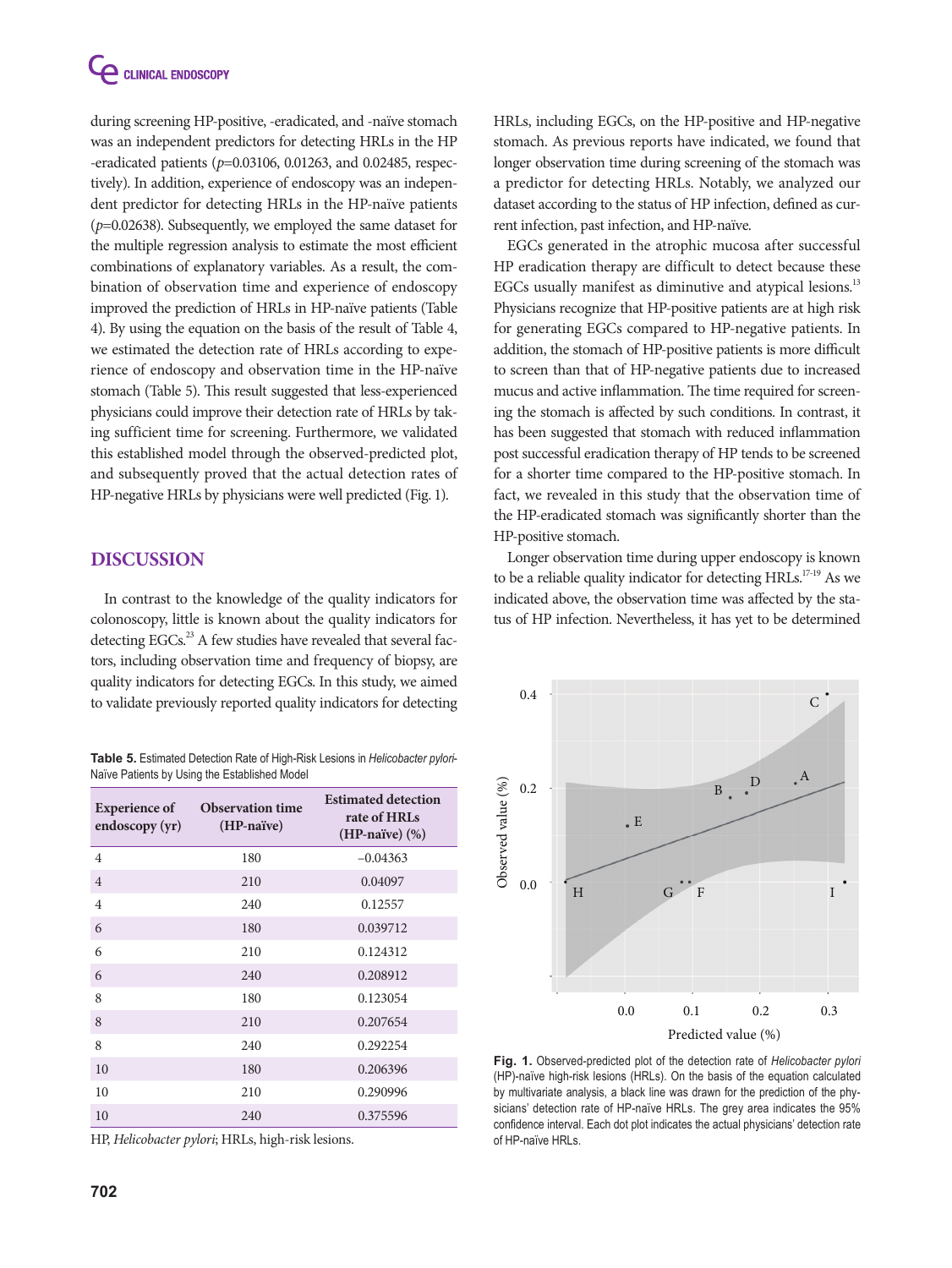whether a shortened observation time lowers the detection rate of EGCs in HP-negative patients. In addition, it is not yet known whether other factors, including frequency of biopsy, are reliable quality indicators for detecting HRLs in HP-negative patients. In this study, we revealed that the observation time was a predictor for the detection of HRLs found in the HP-eradicated stomach. Thus, a shortened observation time may result in an increased risk of missing HRLs in the HP-eradicated stomach.

HP is a well-known and potent causative agent of stomach cancer. Endoscopic findings enable endoscopists to estimate the presence of HP; therefore, it is expected that detection of HP-positive HRLs might be easier than HP-negative HRLs. However, no significant predictor for detecting HP-positive HRLs was found in our study setting. In contrast, HP-naïve gastric mucosa merely generates malignant lesions, with the exception of recently reported GA-FG and other rare lesions, thus physicians have less experience of detecting HP-naïve lesions. In this study, experience of endoscopy was found to be a predictor for detecting HRLs in the HP-naïve stomach, while observation time during screening the HP-naïve stomach was not. Less experienced physicians, such as trainees, should be intensively trained for detecting these rare lesions according to the training program, and screen the HP-naïve stomach carefully. Notably, the multiple regression model we established indicated that longer observation time on the HP-naïve stomach might complement less experience of the physician.

This study has several limitations. First, this study was a retrospective observation study that involved selection bias for subjects. The average age of subjects was 47.2 years old, thus this study did not cover the general population in Japan. Our cohort enclosed younger age people than the general population because most patients in our institution were healthy employees of private companies. Second, we only analyzed 37 cases of HRLs in the small cohort (a total of 13,477 cases) and only nine endoscopists were enrolled in this study; thus, the statistical power and reliability for the analyses might be weak. Third, the actual observation time of the stomach might be underestimated because we calculated the observation time retrospectively by using recorded pictures, and the time needed for the elimination of mucus, especially in the HP-positive stomach, was included in the calculation of the observation time. Fourth, judgement on the degree of atrophy of the stomach lacked inter-observer agreement in the study. Finally, it was difficult to address whether the experience of endoscopy had a continuous effect on the detection of HRL because we did not follow the performance of the same endoscopist over the years. To overcome these limitations, a large scaled-prospective study should be conducted.

In conclusion, we revealed that experience of endoscopy

was a quality indicator for detecting HRLs in HP-naïve patients, whereas observation time during screening endoscopy was a quality indicator for detecting HRLs in HP-eradicated patients.

#### Conflicts of Interest

The authors have no financial conflicts of interest.

#### Author Contributions

Conceptualization: Fumiaki Ishibashi, Konomi Kobayashi, Keita Fukushima, Ryu Tanaka, Tomohiro Kawakami, Junko Kato, Kazuaki Sugihara Data curation: FI, KK, KF, RT Formal analysis: FI, KF Supervision: JK Writing-original draft: FI Writing-review&editing: FI

#### ORCID

Konomi Kobayashi: https://orcid.org/0000-0001-8720-5903 Keita Fukushima: https://orcid.org/0000-0003-1258-1829 Ryu Tanaka: https://orcid.org/0000-0002-0374-0106 Tomohiro Kawakami: https://orcid.org/0000-0001-5032-6154 Junko Kato: https://orcid.org/0000-0002-6790-7657 Kazuaki Sugihara: https://orcid.org/0000-0001-8047-7578

### **REFERENCES**

- 1. Nomura A, Stemmermann GN, Chyou P-H, Kato I, Perez-Perez GI, Blaser MJ. Helicobacter pylori infection and gastric carcinoma among Japanese Americans in Hawaii. N Engl J Med 1991;325:1132-1136.
- 2. Helicobacter and Cancer Collaborative Group. Gastric cancer and Helicobacter pylori: a combined analysis of 12 case control studies nested within prospective cohorts. Gut 2001;49:347-353.
- 3. Moss SF. The clinical evidence linking Helicobacter pylori to gastric cancer. Cell Mol Gastroenterol Hepatol 2017;3:183-191.
- 4. Uemura N, Okamoto S, Yamamoto S, et al. Helicobacter pylori infection and the development of gastric cancer. N Engl J Med 2001;345:784-789.
- 5. Wong BC, Lam SK, Wong WM, et al. Helicobacter pylori eradication to prevent gastric cancer in a high-risk region of China: a randomized controlled trial. JAMA 2004;291:187-194.
- 6. Fuccio L, Zagari RM, Eusebi LH, et al. Meta-analysis: can Helicobacter pylori eradication treatment reduce the risk for gastric cancer? Ann Intern Med 2009;151:121-128.
- 7. Yamamoto Y, Fujisaki J, Omae M, Hirasawa T, Igarashi M. Helicobacter pylori-negative gastric cancer: characteristics and endoscopic findings. Dig Endosc 2015;27:551-561.
- 8. Kobayashi M, Sato Y, Terai S. Endoscopic surveillance of gastric cancers after Helicobacter pylori eradication. World J Gastroenterol 2015;21:10553-10562.
- 9. Wang C, Yuan Y, Hunt RH. The association between Helicobacter pylori infection and early gastric cancer: a meta-analysis. Am J Gastroenterol 2007;102:1789-1798.
- 10. Matsuo T, Ito M, Takata S, Tanaka S, Yoshihara M, Chayama K. Low prevalence of Helicobacter pylori-negative gastric cancer among Japanese. Helicobacter 2011;16:415-419.
- 11. Ueyama H, Matsumoto K, Nagahara A, Hayashi T, Yao T, Watanabe S. Gastric adenocarcinoma of the fundic gland type (chief cell predominant type). Endoscopy 2014;46:153-157.
- 12. Ishibashi F, Fukushima K, Ito T, Kobayashi K, Tanaka R, Onizuka R. Influence of Helicobacter pylori infection on endoscopic findings of